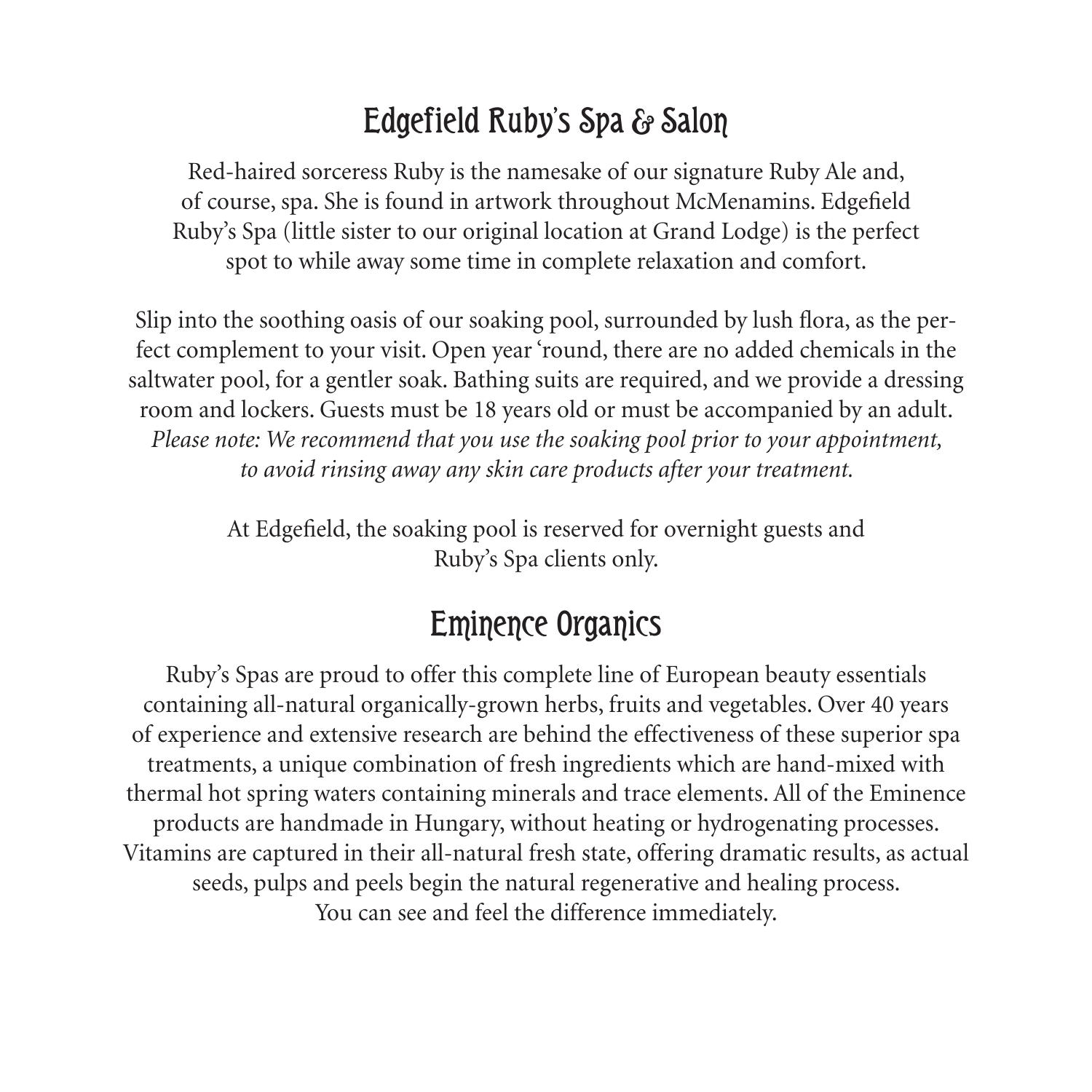## RUBY'S SPA & SALON McMenamins Edgefield

## SKIN CARE

#### Ruby's Spa Facial

*30 minutes . . . \$95 60 minutes . . . \$135 90 minutes . . . \$175*

Using fruits, herbs and spices, a thorough cleansing, exfoliation, masque and soothing facial massage performed by a trained aesthetician will make your skin shimmer and glow. The ingredients change with the season, to provide you with the freshest potion possible.

#### Clear Skin Facial *60 minutes . . . \$145*

Let Mother Nature help cleanse and refine your complexion with healing, antibacterial element such as Hungarian mud, clays and more, custom blended for those with acne-prone or reactive skin. Our licensed aestheticians will give you suggestions on specially designed products and instructions to further treat your skin at home.

#### Rejuvenating Facial

#### *60 minutes . . . \$145*

This anti-aging treatment addresses the skin's loss of elasticity and environmental damage. Loaded with potent organic vitamins and rich plant greens, your skin will be lifted, toned and rebalanced. You'll feel revitalized, radiant and perhaps even years younger.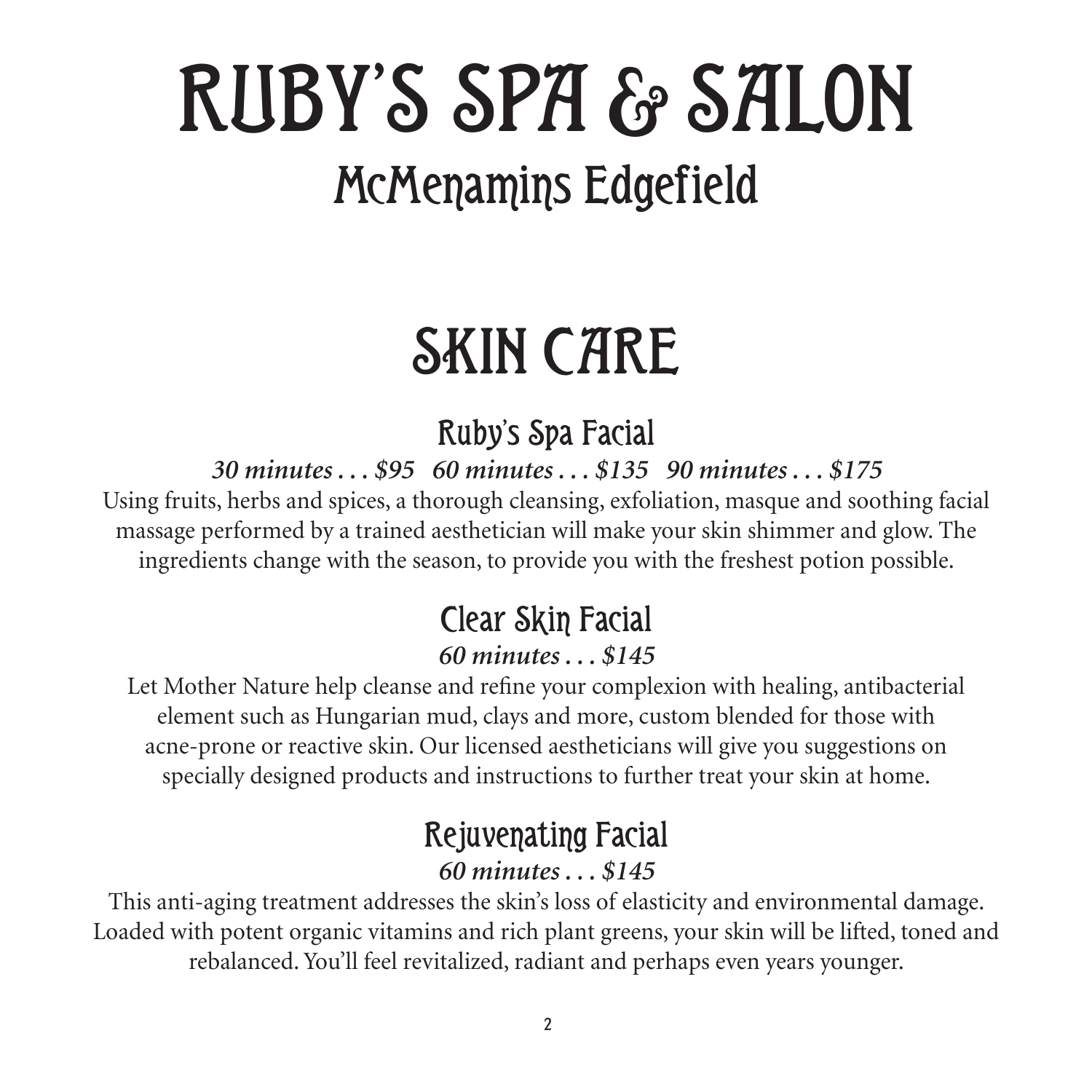#### Sun *&* Moon Facial

*90 minutes . . . \$175*

Experience the warmth of the sun and the coolness of the moon – the natural acids of fresh apple and grape pulps blended with paprika and other warming herbs act as natural exfoliants and stimulating detoxifiers, while a chilled organic masque soothes your skin until it's illuminated.

#### Ruby's Spa Back Treatment *60 minutes….\$145*

Using exotic spices, fruits and vegetables, this back treatment will increase circulation and cleanse and exfoliate your shoulders and back, specific to your skin's needs. Finally, aromatic body butter will be smoothed into your skin so you're refreshed and glowing.

### Clarifying Back Treatment

#### *60 minutes….\$145*

We'll refine the tender skin on your back using natural products, specific to your skin concerns. A healing blend of fresh fruits and vegetables will be used to cleanse and exfoliate your skin, while treating breakouts at the source. Finally, enjoy the luscious scent of a whipped moisturizer that will keep your skin hydrated and clear.

#### Bright Eyes Treatment *Add to any facial . . . \$30*

Relax and destress as a raspberry, naseberry, cucumber and wild plum blend is used to gently exfoliate and stimulate your eye area, reducing puffiness and dark circles. A pressure point massage gently eases away any remaining signs of stress.

#### Full*-*fill Lip Treatment *Add to any facial . . . \$30*

We'll exfoliate, hydrate and plump your lips using natural peptides and hawthorn berries that aid in building collagen and filling in fine lines.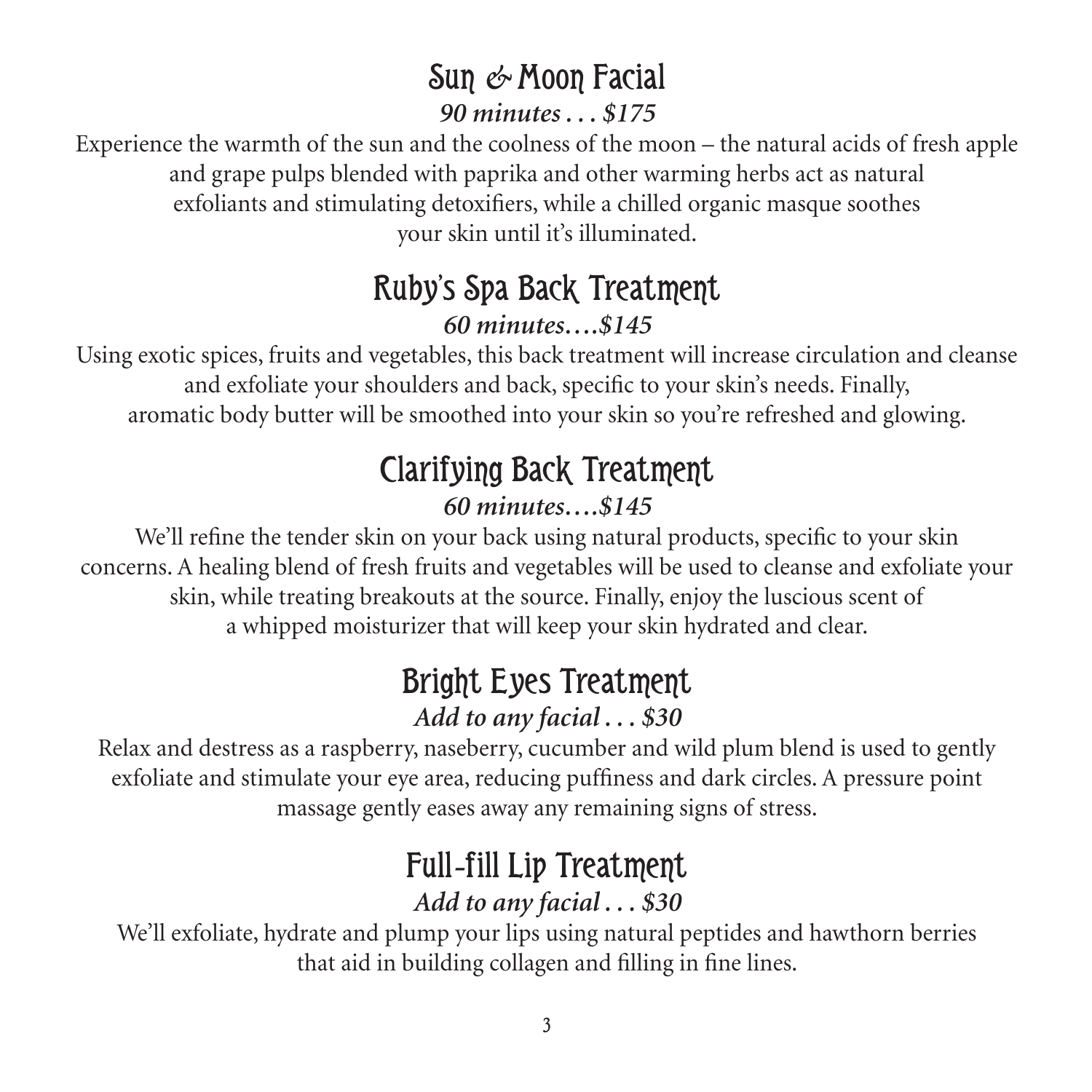Argan Oil Treatment

*15 minutes: Add-on . . . \$25 Stand-alone . . . \$30*

A soothing application of argan oil massaged into the head and scalp providing deep levels of relaxation.

Add Paraffin

*Hand . . . \$15 Feet . . . \$15 Both . . . \$25*

### BODY TREATMENTS

### Edgefield Seasonal Body Works

*60 minutes…\$140*

Natural, seasonal ingredients are used to scrub, wrap and soothe your entire body from head to toe. Simply wonderful.

#### Detoxification Body Treatment

#### *60 minutes…\$140*

Done a bit too much celebrating lately? In this treatment, we'll use natural products to scrub and wrap your body while harmful toxins are drawn out. Then, after the product removal, your skin will be soothed with a calming finishing lotion. It'll help cure what ails you.

#### Body Scrub

#### *45 minutes…\$100*

The technician begins with a light Jasmine Green Tea cleanse. This is followed by an exfoliating coarse sugar scrub and soothing warm towels. After removing the scrub, a body butter is applied to fully moisturize the skin.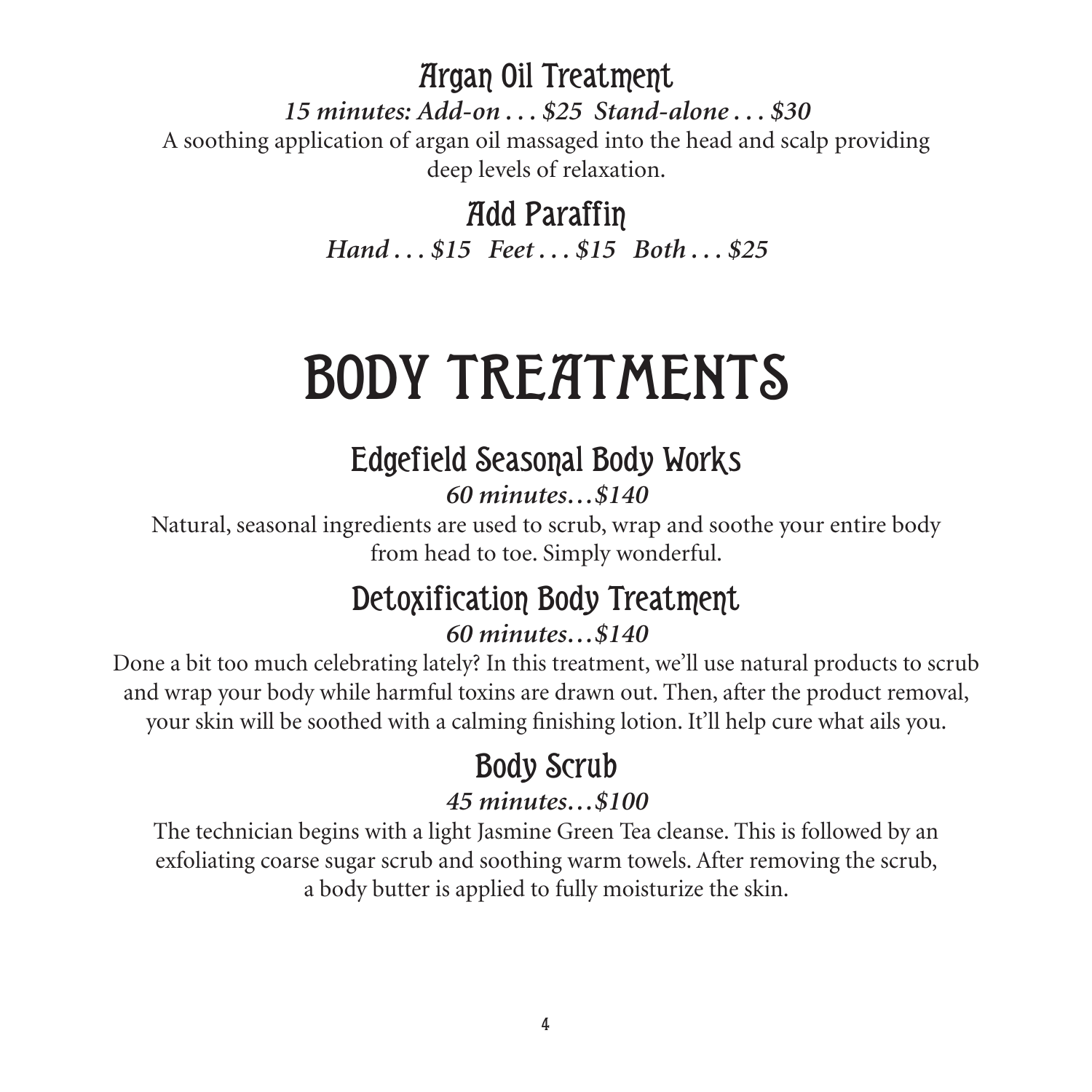### **MASSAGE**

#### Ruby's Spa Massage

#### *30 minutes . . . \$95 60 minutes . . . \$135 90 minutes . . . \$175*

Luxurious oils are used with gentle massage techniques to assist with stress relief and muscle aches. Our skilled therapist will incorporate different techniques to make your experience unique.

#### Hot Stone Massage

#### *60 minutes . . . \$155 90 minutes . . . \$190*

Warm basalt stones and rich oils create a truly relaxing massage. The heat of thermal stones releases tension along the body's pathways (spine, shoulders, legs and back). Your therapist will then use the stones with massage techniques to rebalance and renew your energy.

#### Spellbound Aroma Massage

#### *90 minutes . . . \$185*

Incorporating the healing powers of custom-blended aromas, this massage will take you to a dream state of relaxation. Soothing, kneading and stretching massage strokes will leave you thoroughly rejuvenated.

#### Hammerhead Deep Tissue Massage *60 minutes . . . \$145*

Feel your body give a sigh of relief as tension bound deep within your muscles is released with this powerful, effective treatment. Organic oils and therapeutic massage provide intensive therapy for muscles, joints and ligaments.

### Mommy*-*To*-*Be Massage

#### *60 minutes . . . \$135*

Designed to pamper the expectant mother at any stage of pregnancy, we offer gentle relief from the natural tension and physical demands of pregnancy, while restorative oils nourish and soothe overworked skin.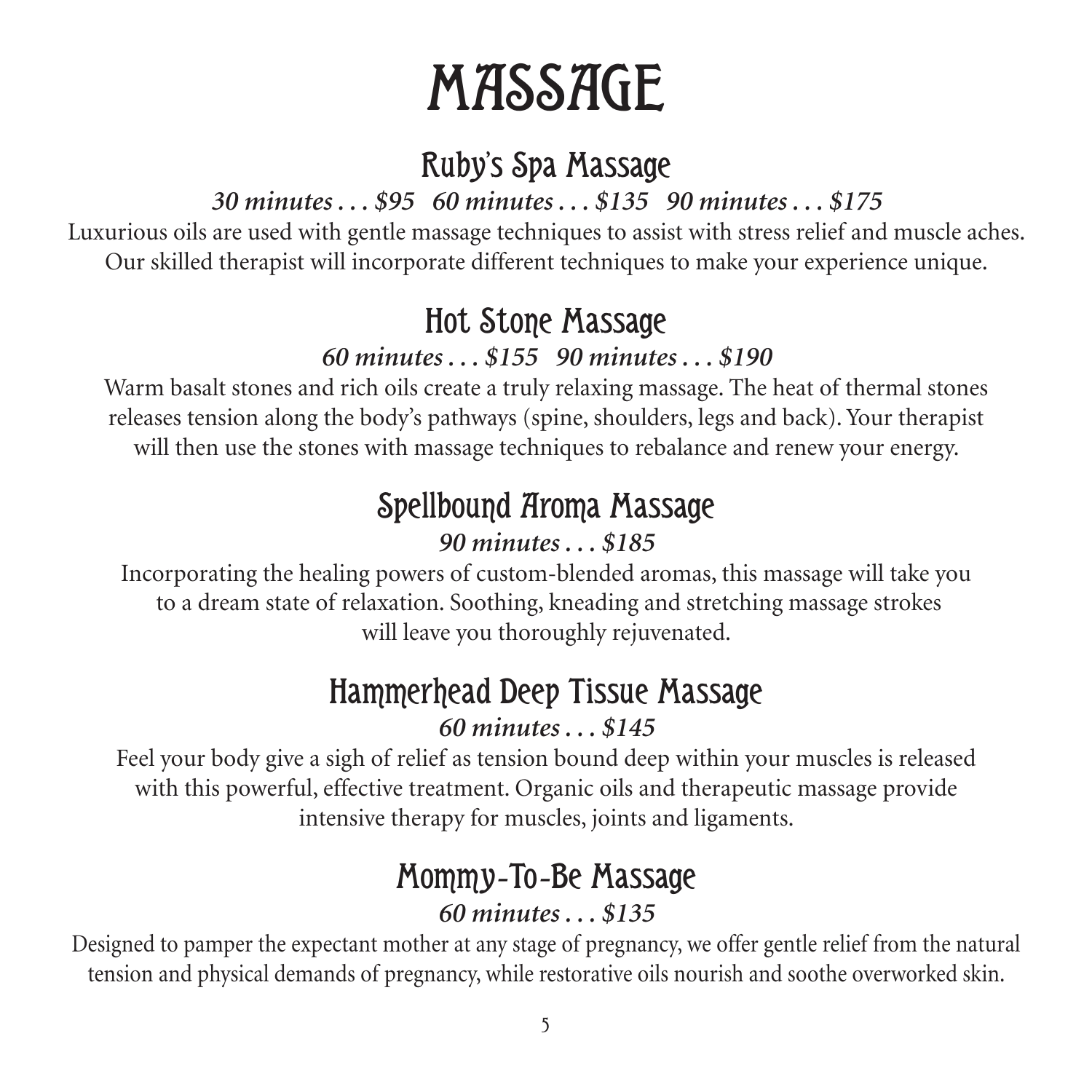#### Couple's Massage

#### *60 minutes . . . \$285 90 minutes . . . \$365*

Try a side-by-side appointment, where you'll both be treated to a massage by two trained therapists. Let them knead, ease and relieve tension as you and your partner enjoy each other's company.

#### Argan Oil Treatment

#### *15 minutes: Add-on . . . \$25 Stand-alone . . . \$30*

A soothing application of argan oil massaged into the head and scalp providing deep levels of relaxation.

> Add Paraffin *Hand . . . \$15 Feet . . . \$15 Both . . . \$25*

#### Add Myofascial Cupping

*Add to any table massage . . . \$15* Deep release of myofascial tissue.

#### CBD Oil Blend *Add to any table massage . . . \$30*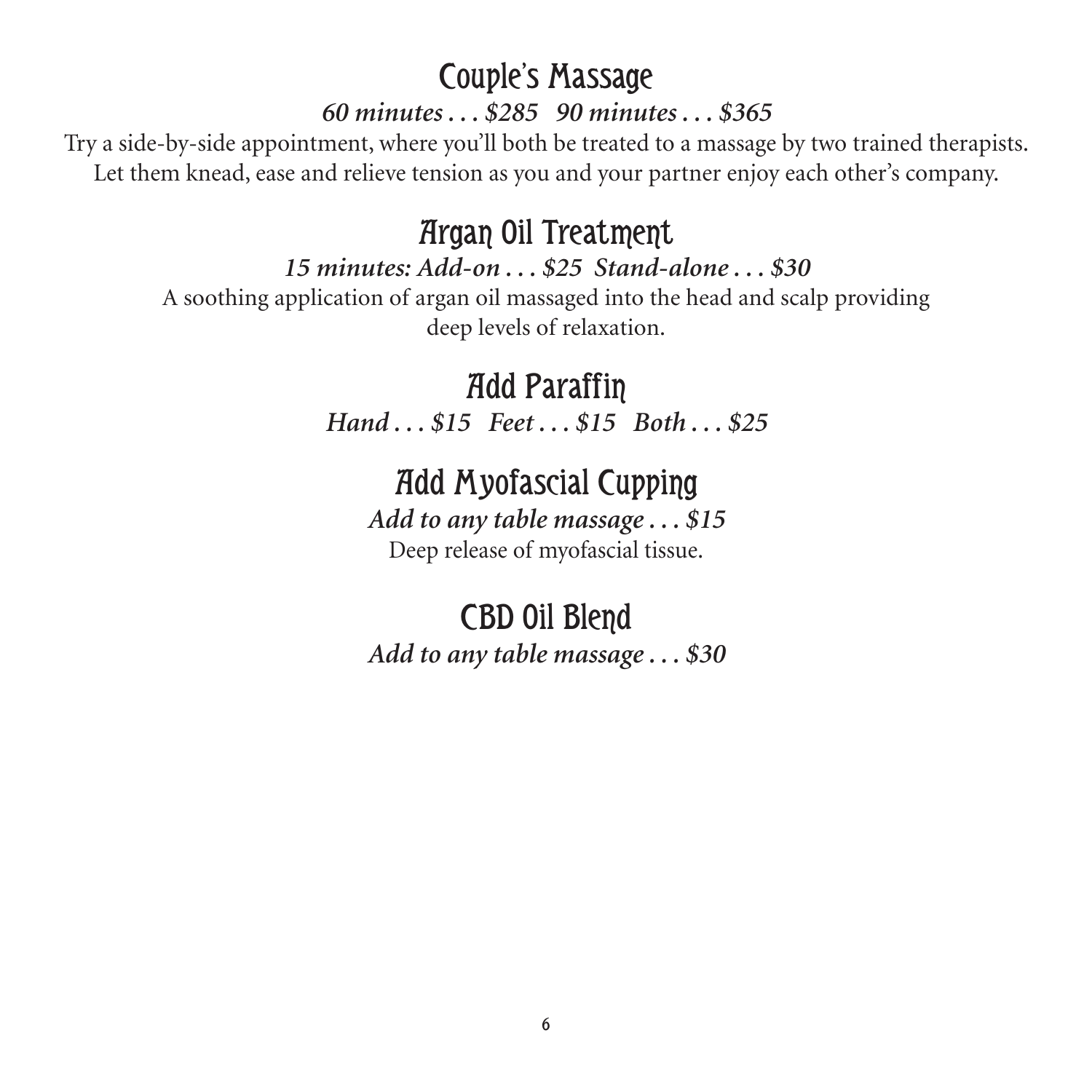### FOOT AND HAND THERAPY

#### Foot Massage

*45 minutes . . . \$85*

Relax, refresh and revive your tired feet with a foot soak and massage.

#### Foot Treatment

*60 minutes . . . \$100*

This foot massage also includes an exfoliation and a soothing paraffin wax treatment.

#### Hand Therapy Massage

#### *45 minutes . . . \$75*

Soothing relief for tired hands and forearms; our therapists will use focused massage techniques to work out the kinks in your muscles. As an added benefit, they'll work in a sugar scrub and paraffin wax to leave your skin soft and moisturized.

## NAIL SALON

*Please note that sitting in the soaking pool after a nail treatment will cause your polish to bubble; we suggest you arrive early to enjoy the pool before your treatment.*

#### Edgefield Manicure Edgefield Pedicure *45 minutes . . . \$65 60 minutes . . . \$75*

Nails are filed and smoothed, cuticles tidied and skin exfoliated, softened and massaged. Finally, a warm mitten or boot wrap deeply conditions your skin. Finish with a nail buff or polish of your choice.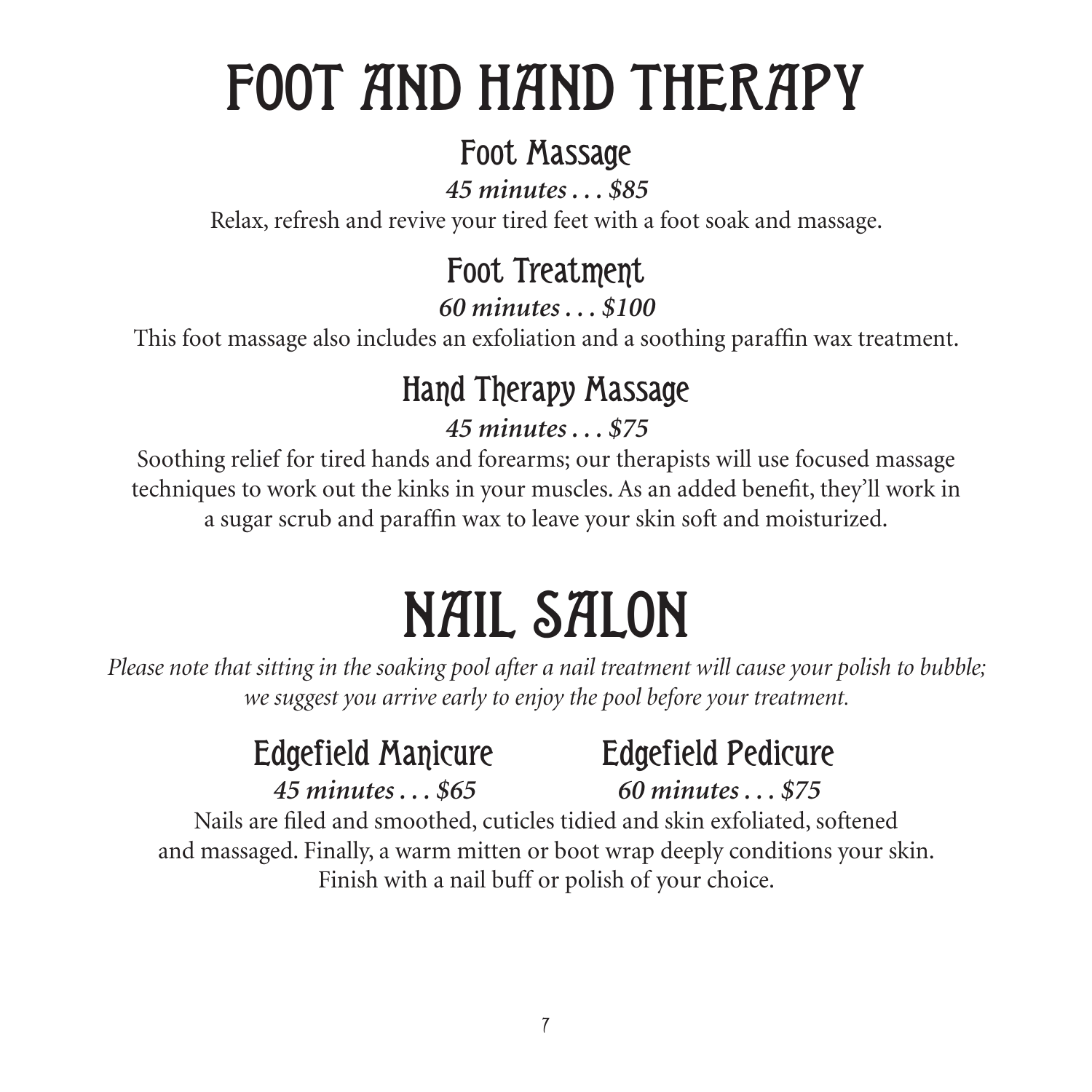#### Ruby's Express Manicure Ruby's Express Pedicure *30 minutes . . . \$50 45 minutes . . . \$60*

In a bit of a hurry? Enjoy the benefits of our express nail services that uses seasonal products from a changing menu. Nails are trimmed, cuticles are tidied and your skin is lightly massaged. Finish with a nail buff or polish of your choice.

#### **Shellac**

*Add on . . . \$20 Removal . . . \$10 Shellac only . . . \$30 Add French . . . \$10* Shellac is a nail color treatment that is applied like a polish and set under a UV lamp, resulting in an instantly dry color that lasts for up to two weeks.

Polish Change Only . . . \$30 French Manicure or Pedicure . . . *add* \$10

### WAXING

#### Depilatory Waxing

| Brows\$22                |  |
|--------------------------|--|
| Bikini \$47              |  |
| Brazilian  \$72 and up   |  |
|                          |  |
|                          |  |
| Full arm \$42            |  |
| Half arm  \$32           |  |
| Underarm  \$22           |  |
| Lip or chin\$20          |  |
| Lip & brow or chin  \$34 |  |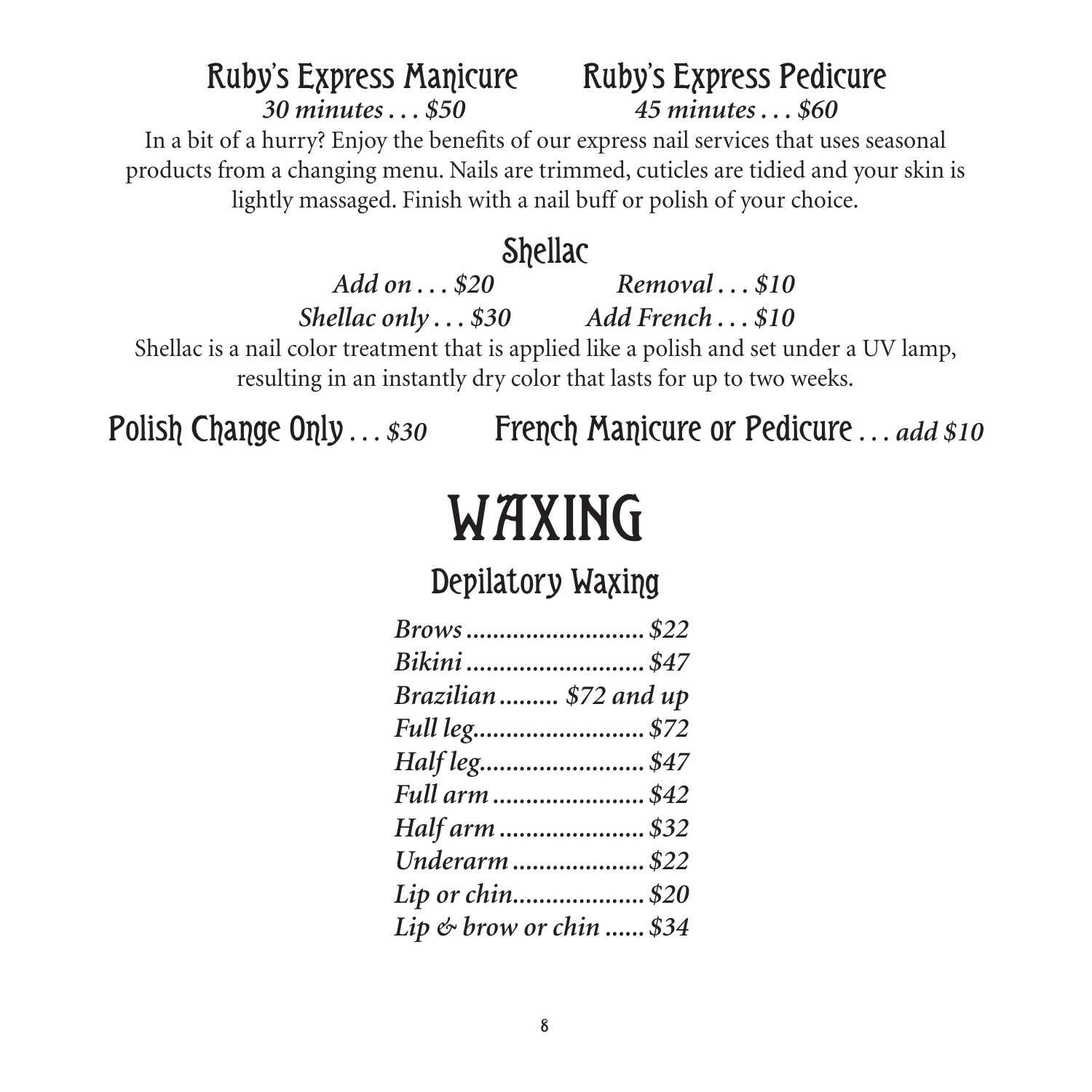### RUBY'S SPA PACKAGES

#### The Perfect Potion

*\$280*

A great way to enjoy our most popular services. Start off with an hour-long Ruby's Spa Massage. Next, enjoy an hour-long Ruby's Spa Facial and a 45-minute Ruby's Express Pedicure.

#### Ruby's Retreat

*\$382* 

Need some serious pampering and luxury? This is your package. Begin with an hour-long Ruby's Spa Massage. Next, enjoy a lavish 90-minute Sun & Moon Facial, followed by an Edgefield Manicure and Pedicure.

#### Spa Overnight Getaway Package

Includes lodging for two, two 60-minute spa treatments (choose from below), along with breakfast the next morning. Please call the hotel for rates and reservations.

- · two Ruby's Spa Massages *or*
- · two Ruby's Spa Facials *or*
- · one Ruby's Spa Massage and one Ruby's Spa Facial *or*
- · one Couple's Massage (available for an additional charge)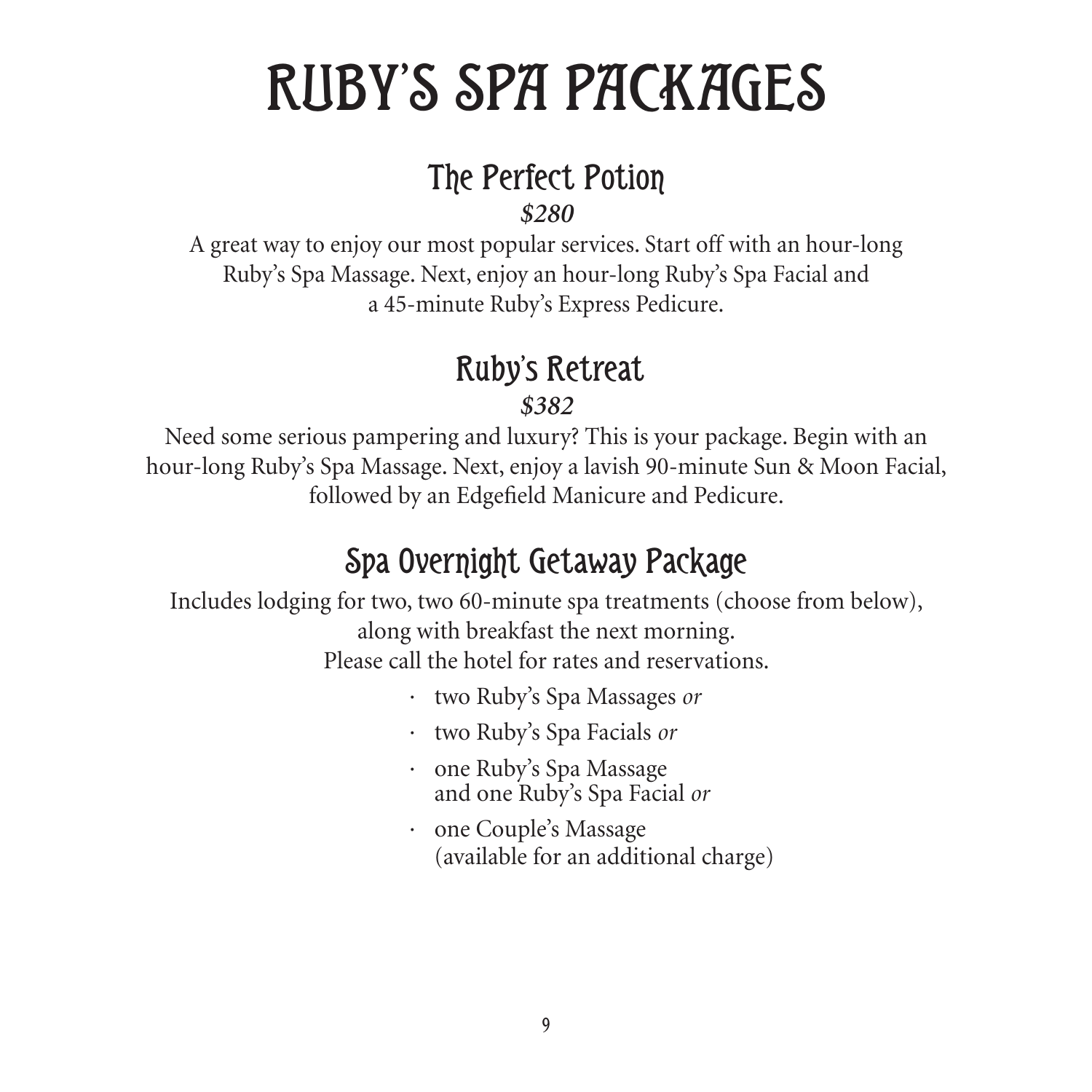### MEN'S TREATMENTS

#### Shape & Buff

*30 minutes. . . \$45*

Your nails will be filed and shaped, removing rough edges and cuticles.

#### Foot Massage

*45 minutes . . . \$85*

Relax, refresh and revive your tired feet with a foot soak and massage.

#### Foot Treatment

*60 minutes . . . \$100*

This foot massage also includes an exfoliation and a soothing paraffin wax treatment.

#### Hammerhead Deep Tissue Massage *60 minutes…\$145*

Feel your body give a sigh of relief as tension bound deep within your muscles is released with this powerfully effective treatment.

#### Workingman's Facial *60 minutes…\$135*

Feeling rough and dry? Let us cleanse, exfoliate and moisturize your visage so it's soft, smooth and refreshed.

#### Waxing *Back or chest.…\$47 and up*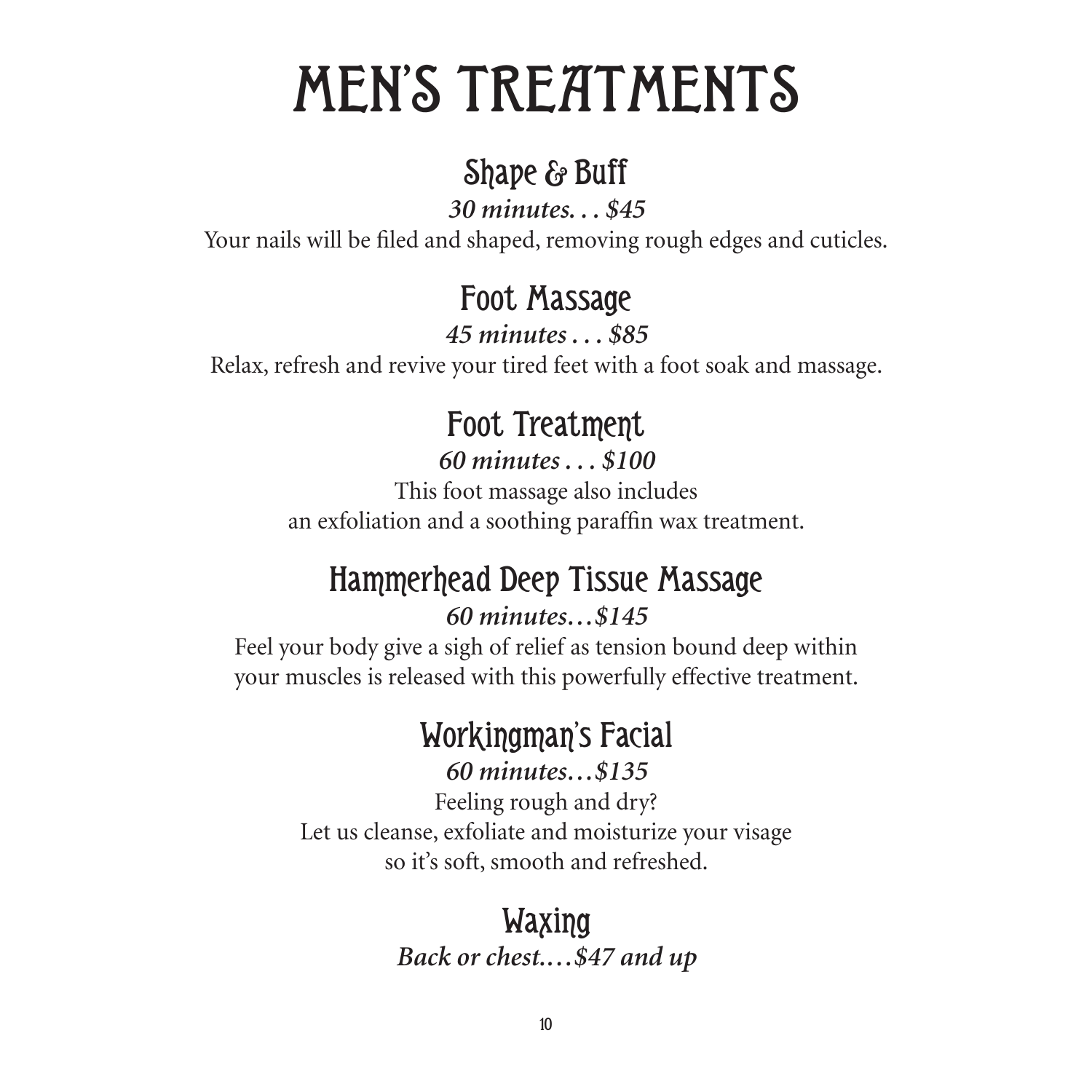### SOAKING POOL

Slip into the soothing ripples of our soaking pools as the perfect complement to your visit. At Edgefield, the freeform pool in private surroundings behind the spa inspires calm and relaxation. Available exclusively to hotel and spa guests.

Gently heated and open year-round, the pool is filled with chemical-free saltwater. Bathing suits are required; locker rooms are provided. Guests must be 18 years old or must be accompanied by an adult.

*Please note: We recommend that you use the soaking pool prior to your spa appointment, to avoid rinsing away any skin care products after your treatment.*